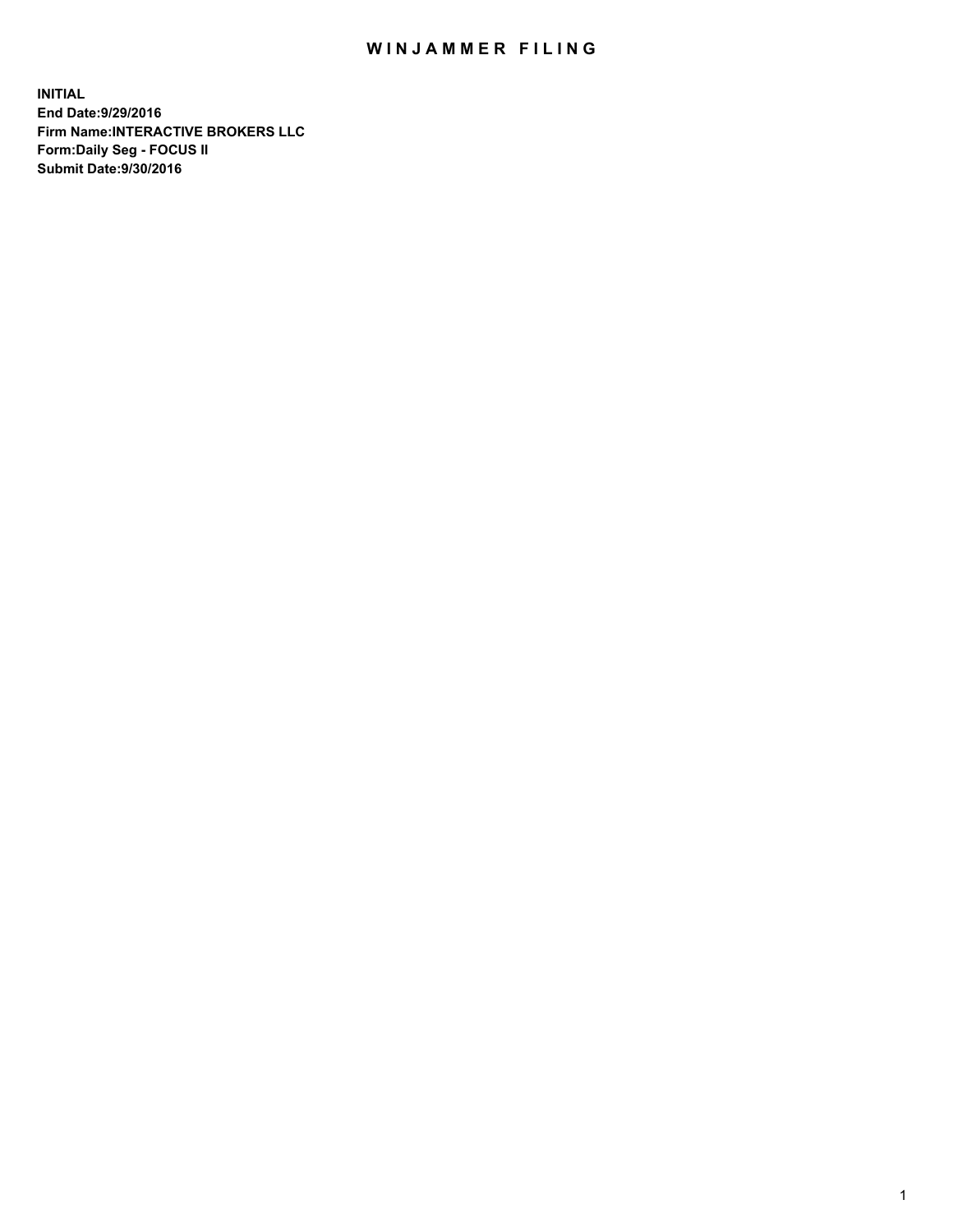## **INITIAL End Date:9/29/2016 Firm Name:INTERACTIVE BROKERS LLC Form:Daily Seg - FOCUS II Submit Date:9/30/2016 Daily Segregation - Cover Page**

| Name of Company<br><b>Contact Name</b><br><b>Contact Phone Number</b><br><b>Contact Email Address</b>                                                                                                                                                                                                                          | <b>INTERACTIVE BROKERS LLC</b><br>James Menicucci<br>203-618-8085<br>jmenicucci@interactivebrokers.c<br>om |
|--------------------------------------------------------------------------------------------------------------------------------------------------------------------------------------------------------------------------------------------------------------------------------------------------------------------------------|------------------------------------------------------------------------------------------------------------|
| FCM's Customer Segregated Funds Residual Interest Target (choose one):<br>a. Minimum dollar amount: ; or<br>b. Minimum percentage of customer segregated funds required:%; or<br>c. Dollar amount range between: and; or<br>d. Percentage range of customer segregated funds required between:% and%.                          | $\overline{\mathbf{0}}$<br>0<br>155,000,000 245,000,000<br>0 <sub>0</sub>                                  |
| FCM's Customer Secured Amount Funds Residual Interest Target (choose one):<br>a. Minimum dollar amount: ; or<br>b. Minimum percentage of customer secured funds required:%; or<br>c. Dollar amount range between: and; or<br>d. Percentage range of customer secured funds required between:% and%.                            | $\overline{\mathbf{0}}$<br>$\overline{\mathbf{0}}$<br>80,000,000 120,000,000<br>00                         |
| FCM's Cleared Swaps Customer Collateral Residual Interest Target (choose one):<br>a. Minimum dollar amount: ; or<br>b. Minimum percentage of cleared swaps customer collateral required:% ; or<br>c. Dollar amount range between: and; or<br>d. Percentage range of cleared swaps customer collateral required between:% and%. | $\overline{\mathbf{0}}$<br>$\overline{\mathbf{0}}$<br>0 <sub>0</sub><br><u>00</u>                          |

Attach supporting documents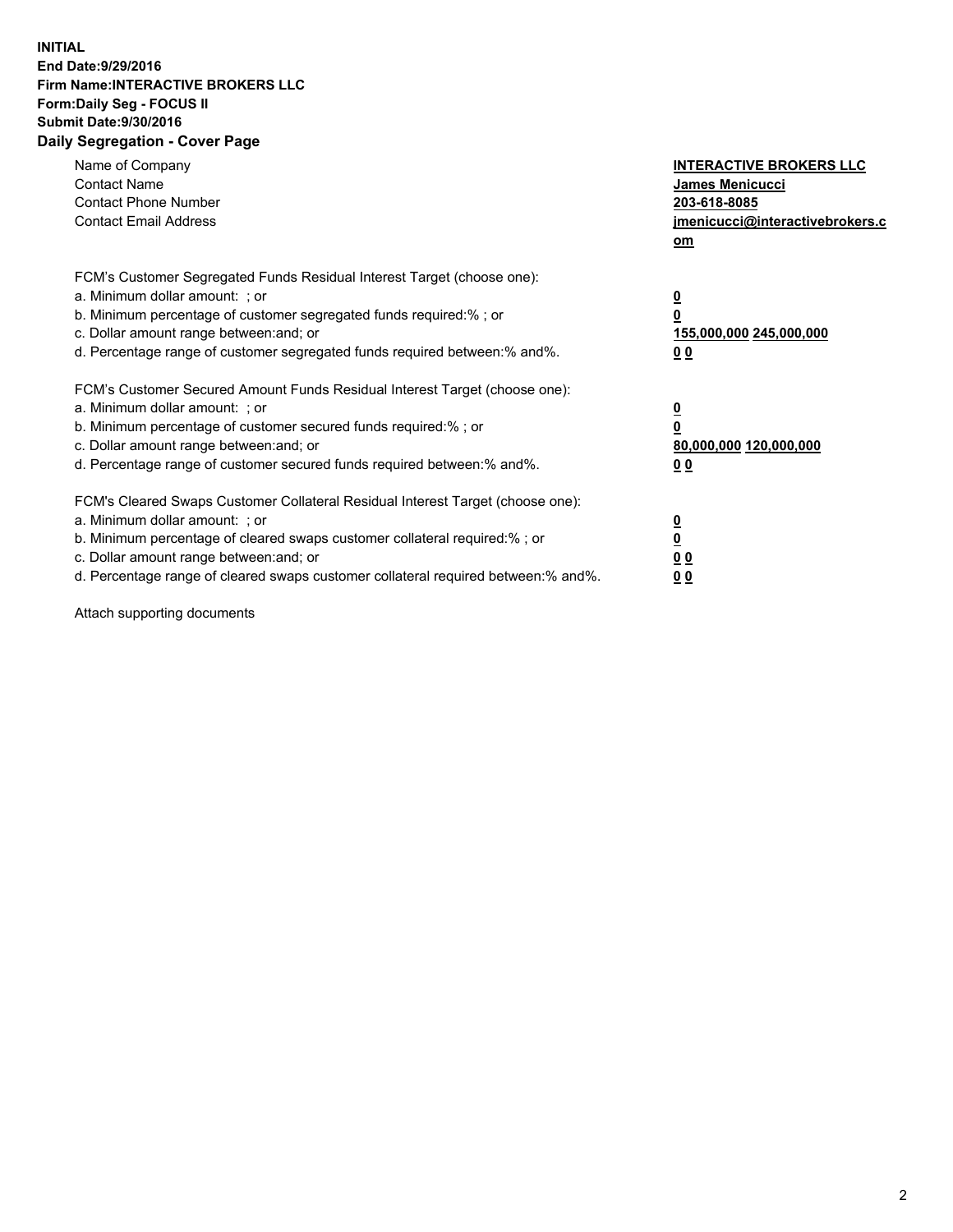## **INITIAL End Date:9/29/2016 Firm Name:INTERACTIVE BROKERS LLC Form:Daily Seg - FOCUS II Submit Date:9/30/2016 Daily Segregation - Secured Amounts**

|                | Daily Segregation - Secured Announts                                                                       |                                  |
|----------------|------------------------------------------------------------------------------------------------------------|----------------------------------|
|                | Foreign Futures and Foreign Options Secured Amounts                                                        |                                  |
|                | Amount required to be set aside pursuant to law, rule or regulation of a foreign                           | $0$ [7305]                       |
|                | government or a rule of a self-regulatory organization authorized thereunder                               |                                  |
| $\mathbf{1}$ . | Net ledger balance - Foreign Futures and Foreign Option Trading - All Customers                            |                                  |
|                | A. Cash                                                                                                    | 382,270,851 [7315]               |
|                | B. Securities (at market)                                                                                  | $0$ [7317]                       |
| 2.             | Net unrealized profit (loss) in open futures contracts traded on a foreign board of trade                  | 2,136,114 [7325]                 |
| 3.             | Exchange traded options                                                                                    |                                  |
|                | a. Market value of open option contracts purchased on a foreign board of trade                             | 612,109 [7335]                   |
|                | b. Market value of open contracts granted (sold) on a foreign board of trade                               | $-70,425$ [7337]                 |
| 4.             | Net equity (deficit) (add lines 1.2. and 3.)                                                               | 384,948,649 [7345]               |
| 5.             | Account liquidating to a deficit and account with a debit balances - gross amount                          | 59,738 [7351]                    |
|                | Less: amount offset by customer owned securities                                                           | 0 [7352] 59,738 [7354]           |
| 6.             | Amount required to be set aside as the secured amount - Net Liquidating Equity                             | 385,008,387 [7355]               |
|                | Method (add lines 4 and 5)                                                                                 |                                  |
| 7.             | Greater of amount required to be set aside pursuant to foreign jurisdiction (above) or line                | 385,008,387 [7360]               |
|                | 6.                                                                                                         |                                  |
|                | FUNDS DEPOSITED IN SEPARATE REGULATION 30.7 ACCOUNTS                                                       |                                  |
| 1.             | Cash in banks                                                                                              |                                  |
|                | A. Banks located in the United States                                                                      | 1,500,000 [7500]                 |
|                | B. Other banks qualified under Regulation 30.7                                                             | 0 [7520] 1,500,000 [7530]        |
| 2.             | Securities                                                                                                 |                                  |
|                | A. In safekeeping with banks located in the United States                                                  | 422,286,850 [7540]               |
|                | B. In safekeeping with other banks qualified under Regulation 30.7                                         | 0 [7560] 422,286,850 [7570]      |
| 3.             | Equities with registered futures commission merchants                                                      |                                  |
|                | A. Cash                                                                                                    | $0$ [7580]                       |
|                | <b>B.</b> Securities                                                                                       | $0$ [7590]                       |
|                | C. Unrealized gain (loss) on open futures contracts                                                        | $0$ [7600]                       |
|                | D. Value of long option contracts                                                                          | $0$ [7610]                       |
|                | E. Value of short option contracts                                                                         | 0 [7615] 0 [7620]                |
| 4.             | Amounts held by clearing organizations of foreign boards of trade                                          |                                  |
|                | A. Cash                                                                                                    | $0$ [7640]                       |
|                | <b>B.</b> Securities                                                                                       | $0$ [7650]                       |
|                | C. Amount due to (from) clearing organization - daily variation                                            | $0$ [7660]                       |
|                | D. Value of long option contracts                                                                          | $0$ [7670]                       |
|                | E. Value of short option contracts                                                                         | 0 [7675] 0 [7680]                |
| 5.             | Amounts held by members of foreign boards of trade                                                         |                                  |
|                | A. Cash                                                                                                    | 87,344,626 [7700]                |
|                | <b>B.</b> Securities                                                                                       | $0$ [7710]                       |
|                | C. Unrealized gain (loss) on open futures contracts                                                        | 4,687,639 [7720]                 |
|                | D. Value of long option contracts                                                                          | 612,135 [7730]                   |
|                | E. Value of short option contracts                                                                         | -70,428 [7735] 83,198,694 [7740] |
| 6.             | Amounts with other depositories designated by a foreign board of trade                                     | 0 [7760]                         |
| 7.             | Segregated funds on hand                                                                                   | $0$ [7765]                       |
| 8.             | Total funds in separate section 30.7 accounts                                                              | 506,985,544 [7770]               |
| 9.             | Excess (deficiency) Set Aside for Secured Amount (subtract line 7 Secured Statement<br>Page 1 from Line 8) | 121,977,157 [7380]               |
| 10.            | Management Target Amount for Excess funds in separate section 30.7 accounts                                | 80,000,000 [7780]                |
| 11.            | Excess (deficiency) funds in separate 30.7 accounts over (under) Management Target                         | 41,977,157 [7785]                |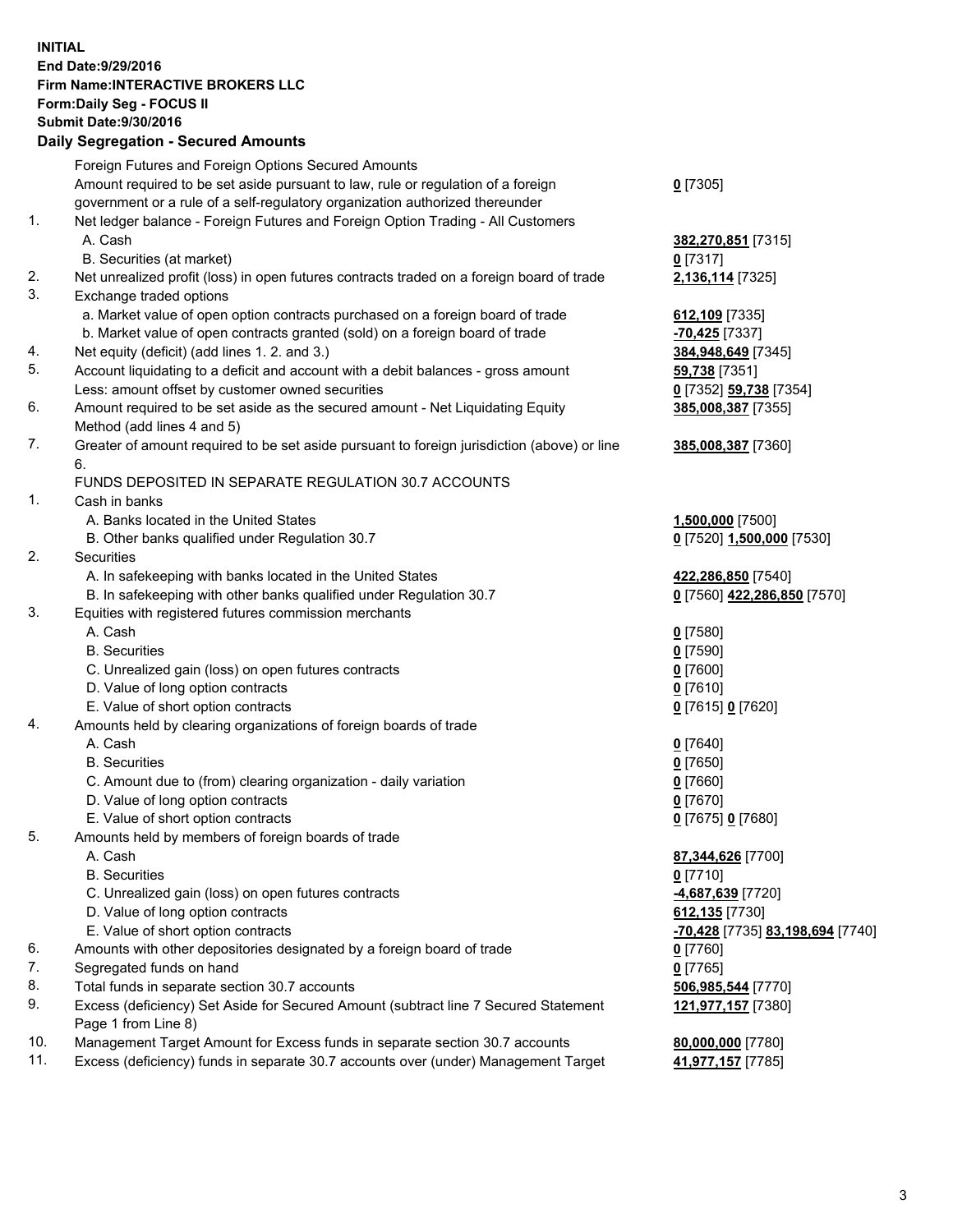**INITIAL End Date:9/29/2016 Firm Name:INTERACTIVE BROKERS LLC Form:Daily Seg - FOCUS II Submit Date:9/30/2016 Daily Segregation - Segregation Statement** SEGREGATION REQUIREMENTS(Section 4d(2) of the CEAct) 1. Net ledger balance A. Cash **3,032,666,826** [7010] B. Securities (at market) **0** [7020] 2. Net unrealized profit (loss) in open futures contracts traded on a contract market **-7,587,341** [7030] 3. Exchange traded options A. Add market value of open option contracts purchased on a contract market **119,637,829** [7032] B. Deduct market value of open option contracts granted (sold) on a contract market **-191,821,110** [7033] 4. Net equity (deficit) (add lines 1, 2 and 3) **2,952,896,204** [7040] 5. Accounts liquidating to a deficit and accounts with debit balances - gross amount **49,441** [7045] Less: amount offset by customer securities **0** [7047] **49,441** [7050] 6. Amount required to be segregated (add lines 4 and 5) **2,952,945,645** [7060] FUNDS IN SEGREGATED ACCOUNTS 7. Deposited in segregated funds bank accounts A. Cash **100,345,577** [7070] B. Securities representing investments of customers' funds (at market) **1,980,309,800** [7080] C. Securities held for particular customers or option customers in lieu of cash (at market) **0** [7090] 8. Margins on deposit with derivatives clearing organizations of contract markets A. Cash **29,416,389** [7100] B. Securities representing investments of customers' funds (at market) **1,118,735,321** [7110] C. Securities held for particular customers or option customers in lieu of cash (at market) **0** [7120] 9. Net settlement from (to) derivatives clearing organizations of contract markets **25,564,716** [7130] 10. Exchange traded options A. Value of open long option contracts **119,635,969** [7132] B. Value of open short option contracts **-191,802,800** [7133] 11. Net equities with other FCMs A. Net liquidating equity **0** [7140] B. Securities representing investments of customers' funds (at market) **0** [7160] C. Securities held for particular customers or option customers in lieu of cash (at market) **0** [7170] 12. Segregated funds on hand **0** [7150] 13. Total amount in segregation (add lines 7 through 12) **3,182,204,972** [7180] 14. Excess (deficiency) funds in segregation (subtract line 6 from line 13) **229,259,327** [7190] 15. Management Target Amount for Excess funds in segregation **155,000,000** [7194] **74,259,327** [7198]

16. Excess (deficiency) funds in segregation over (under) Management Target Amount Excess